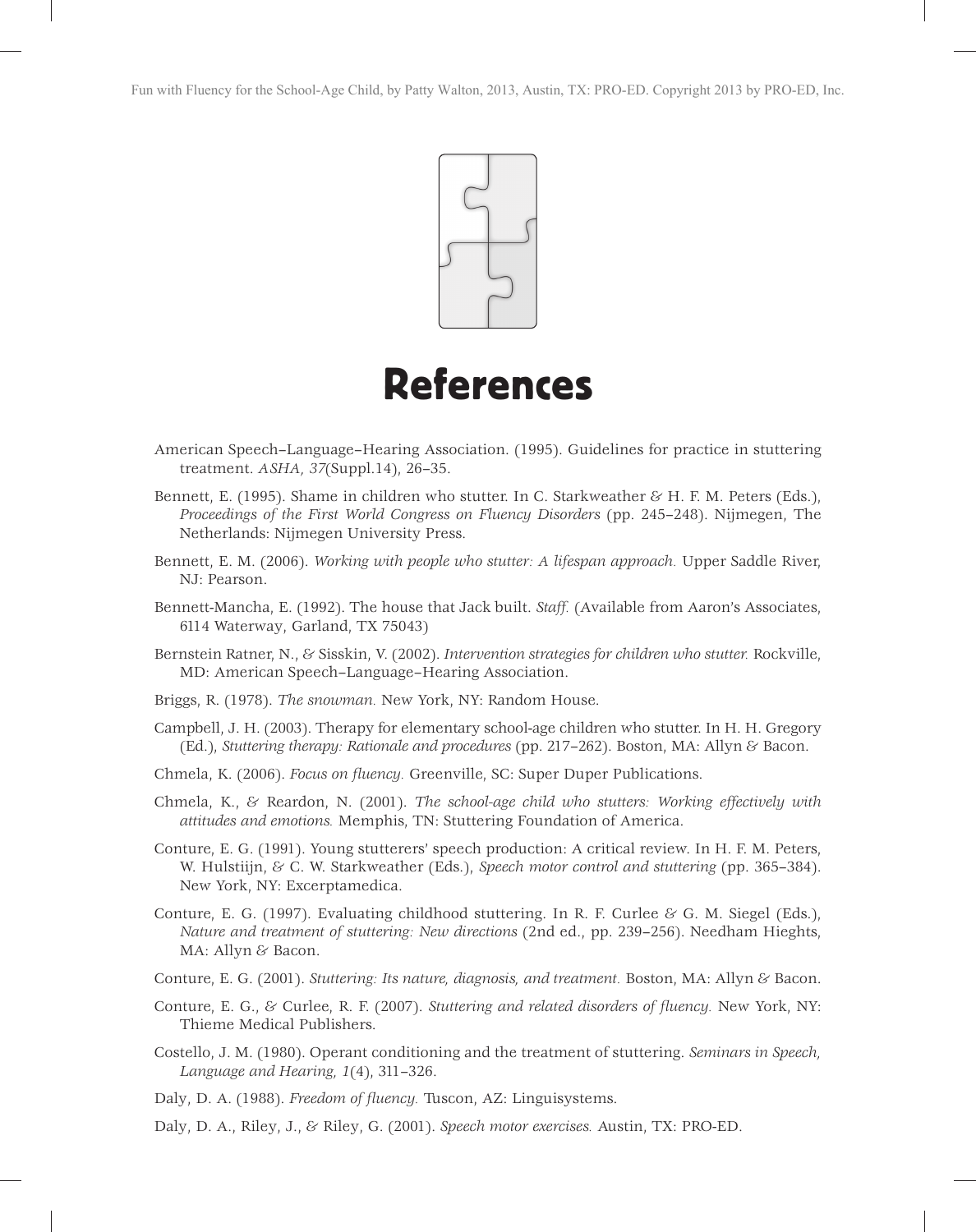- 132 *References* Fun with Fluency for the School-Age Child, by Patty Walton, 2013, Austin, TX: PRO-ED. Copyright 2013 by PRO-ED, Inc.
	- Dell, C. W., Jr. (1993). Treating school-age stutterers. In R. F. Curlee (Ed.), *Stuttering and related disorders of fluency* (pp. 45–67). New York, NY: Thieme Medical Publishers.
	- Dell, C. W., Jr. (2000). *Treating the school-age stutterer: A guide for clinicians* (2nd ed.). Memphis, TN: Stuttering Foundation of America.
	- Encarta (Version 2.1) [Computer software] (2009). Redmond, WA: Microsoft Corporation.
	- Gillam, R. B., Logan, K. J., & Pearson, N. A. (2009). *Test of childhood stuttering.* Austin, TX: PRO-ED.
	- Gregory, H. H. (1991). Therapy for school-age children. *Seminars in Speech and Language, 12,* 323–335.
	- Gregory, H. H. (2003). *Stuttering therapy: Rationale and procedures.* Boston, MA: Allyn & Bacon/ Pearson Education.
	- Gregory, H. H., & Hill, D. (1999). Differential evaluation—Differential therapy for stuttering children. In R. F. Curlee (Ed.), *Stuttering and related disorders of fluency* (2nd ed., pp. 23–44). New York, NY: Thieme Medical Publishers.
	- Guitar, B. (2006). *Stuttering: An integrated approach to its nature and treatment* (3rd ed.). New York, NY: Williams & Wilkins.
	- Healey, E. C., & Scott, L. A. (1995). Strategies for treating elementary school-age children who stutter: An integrative approach. *Language, Speech and Hearing Services in Schools, 26*, 151–161.
	- Healey, E. C., Scott, L. A., & Ellis, G. (1995). Decision making in the treatment of school-age children who stutter. *Journal of Communication Disorders, 28,* 9107–9124.
	- Healey, E. C., Suska, M., & Trautman, L. S. (2002, May). *What challenges does the child present: Aspects of stuttering that should be addressed.* Paper presented at the American Speech– Language–Hearing Association Special Interest Division #4 Leadership Conference, Albuquerque, NM.
	- Healey, E .C., Trautman, L. S., & Susca, M. (2004). Clinical applications of a multidimensional approach for the assessment and treatment of stuttering. *Contemporary Issues in Communication Science and Disorders, 31,* 40–48.
	- Lees, R. M. (1999). Stammering in school children. *Support for Learning, 14,* 22–25.
	- Logan K. J., & Conture, E. G. (1997). Selected temporal, grammatical, and phonological characteristics of conversational utterances produced by children who stutter. *Journal of Speech, Language, and Hearing Research, 40,* 107–120.
	- Luper, H. I., & Mulder, R. I. (1964). *Stuttering therapy for children.* Englewood Cliffs, NJ: Prentice Hall.
	- Luterman, D. M. (2008). *Counseling persons with communication disorders and their families* (5th ed.). Austin, TX: PRO-ED.
	- Manning, W. H. (2010). *Clinical decision making in fluency disorders* (2nd ed.). San Diego, CA: Singular Thomason Learning.
	- Mayer, M. (2003). *A boy, a dog and a frog.* New York, NY: Pied Piper.
	- Murphy, W. (1999a). A preliminary look at shame, guilt, and stuttering. In N. Bernstein Ratner & E. C. Healey (Eds.), *Stuttering research and practice: Bridging the gap* (pp. 131–144). Mahwah, NJ: Lawrence Erlbaum Associates.
	- Murphy, W. (1999b). *Dealing with guilt and shame* [DVD]. Memphis, TN: Stuttering Foundation of America.
	- Perkins, W. H. (1973a). Replacement of stuttering with normal speech: I. Rationale. *Journal of Speech and Hearing Disorders, 38,* 283–29.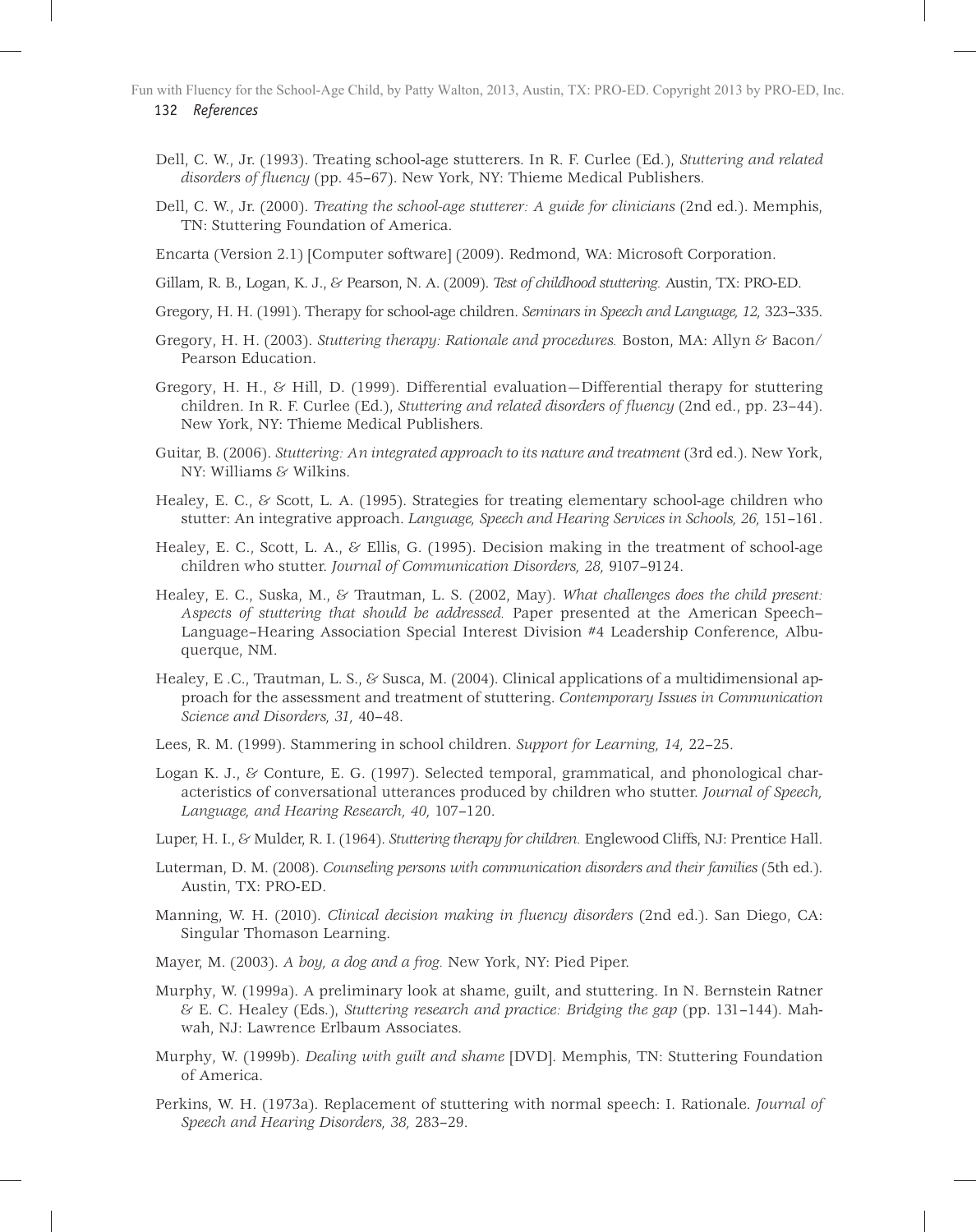- Perkins, W. H. (1973b). Replacement of stuttering with normal speech: II. Clinical procedures. *Journal of Speech and Hearing Disorders, 38,* 295–303.
- Ramig, P., & Bennett, E. (1995). Working with 7-12 year old children who stutter: Ideas for intervention in the public schools. *Language, Speech, and Hearing Services in Schools, 26,* 138–150.
- Ramig, P. R., & Bennett, E. M. (1997). Clinical management of children: Direct management strategies. In R. F. Curlee & G. M. Siegel (Eds.), *Nature and treatment of stuttering: New directions* (2nd ed.). Needham Heights, MA: Allyn & Bacon.
- Ramig, P. R., & Dodge, D. M. (2005). *The child and adolescent stuttering treatment and activity resource guide.* Clifton Park, NY: Thomson Delmar Learning.
- Ramig, P. R., Stewart, P., & Ogrodnick, P. (1987). *Treating the school-age child who stutters.* Unpublished manuscript, University of Colorado, Boulder.
- Riley, G. D. (2009). *Stuttering severity instrument* (4th ed.). Austin, TX: PRO-ED.
- Riley, G., & Riley, J. (1983). Evaluation as a basis for intervention. In D. Prins & R. J. Ingham (Eds.), *Treatment of stuttering in early childhood: Methods and issues.* San Diego, CA: College Hill Press.
- Ryan, B. P. (1984). Treatment of stuttering in school children. In W. H. Perkins (Ed.), *Stuttering disorders* (pp. 95–106). New York, NY: Thieme Medical Publishers.
- Ryan, B., & Van Kirk, B. (1978). *Monterey fluency program*. Palo Alto, CA: Monterey Learning Systems.
- Scott, L. (Producer). (2010). *Stuttering: Straight talk for teachers* [DVD]. Memphis, TN: Stuttering Foundation of America.
- Shapiro, D. A. (2011). *Stuttering intervention: A collaborative journey to fluency freedom* (2nd ed.). Austin, TX: PRO-ED.
- Sheehan, J. G. (1975). Conflict theory and avoidance-reduction therapy. In J. Eisenson (Ed.), *Stuttering: A second symposium* (pp. 97–198). New York, NY: Harper & Row.
- Shine, R. E. (1980). Direct management of the beginning stutterer. *Seminars in Speech, Language and Hearing, 1,* 339–350.
- Shipley, K. G., & Roseberry-McKibbin, C. (2006). *Interviewing and counseling in communicative disorders* (3rd ed.). Austin, TX: PRO-ED.
- Sisskin, V. (2002). Therapy planning for school-age children who stutter. *Seminars in Speech and Language, 23,* 173–179.
- Stuttering Foundation of America. (2004). *Stuttering: For kids, by kids* [DVD]. Memphis, TN: Author.
- Van Riper, C. (1973). *The treatment of stuttering.* Englewood Cliffs, NJ: Prentice Hall.
- Van Riper, C. (1982). *The nature of stuttering* (2nd ed.). Englewood Cliffs, NJ: Prentice Hall.
- Wall, M., & Myers, F. (1995). *Clinical management of childhood stuttering* (2nd ed.). Austin, TX: PRO-ED.
- Walton, P., & Wallace, M. (1998). *Fun with fluency: Direct therapy for the young child.* Austin, TX: PRO-ED.
- Westbrook, J., & Ahlbach, J. (Eds.). (1998). *Listen with your heart*. Pacifica, CA: Friends: The National Association of Young People Who Stutter.
- Williams, D. E. (1971). Stuttering therapy for children. In L. E. Travis (Ed.), *Handbook of speech pathology and audiology* (pp. 1073–1093). Englewood Cliffs, NJ: Prentice Hall.
- Williams, D. E. (1979). A perspective on approaches to stuttering therapy. In H. H. Gregory (Ed.), *Controversies about stuttering therapy* (pp. 241–268). Baltimore, MD: University Park Press.